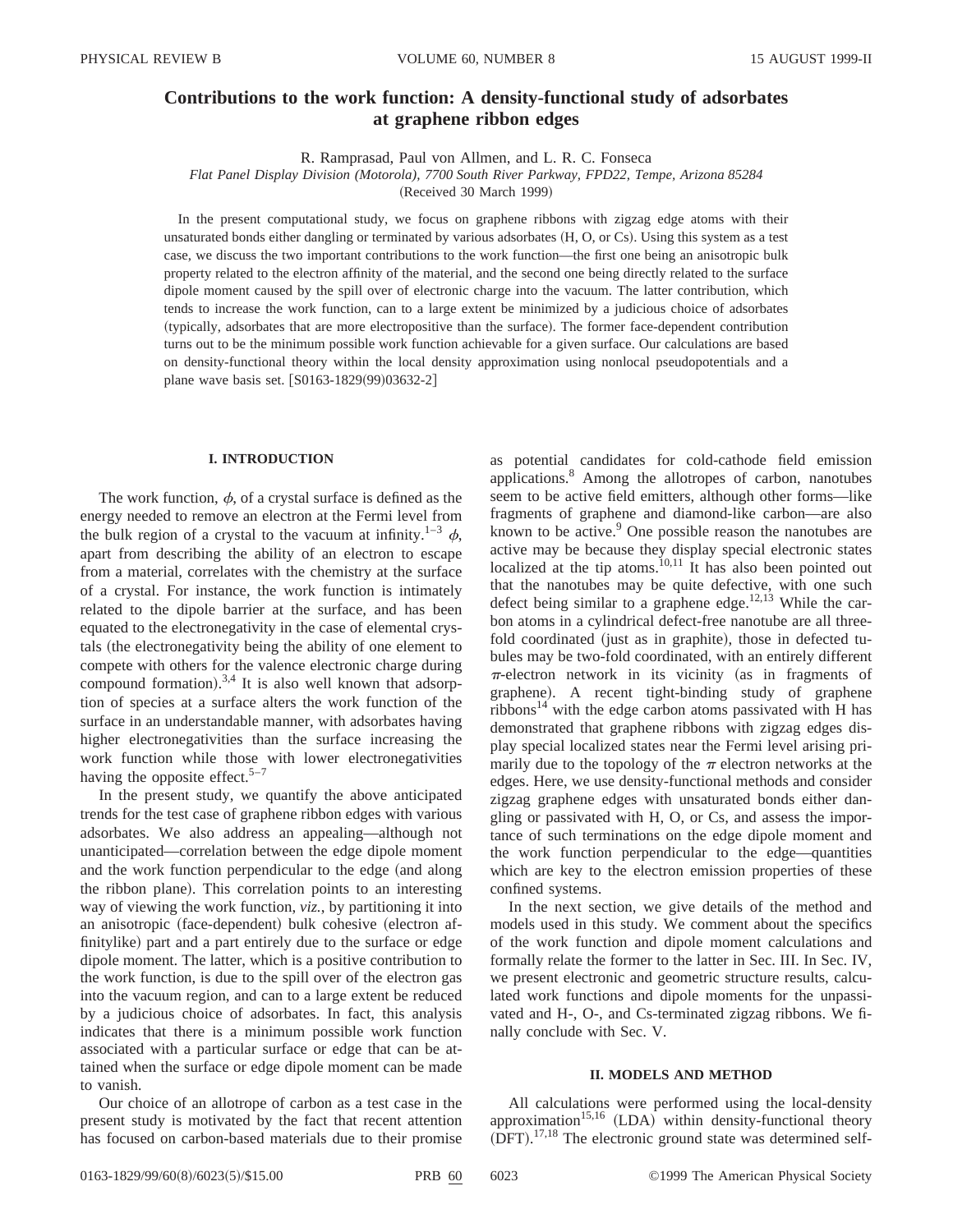consistently using the Teter-Payne-Allan preconditioned conjugate gradient method $19$  through the solution of the Kohn-Sham single-particle equations, and the ionic positions were optimized using the Broyden-Fletcher-Goldfarb-Shano scheme<sup>20</sup> to minimize the Hellmann-Feynman forces.<sup>21</sup> A set of ''special'' points are used for the Brillouin-zone integrations,  $2^2$  along with a Fermi-Dirac broadening scheme, $23$  to determine the Fermi level. Norm-conserving nonlocal pseudopotentials of the Troullier-Martins type,  $24$ transformed using the Kleinman-Bylander technique, $^{25}$  were used to describe C and O, with the pseudopotential parameters obtained from earlier work.<sup>24</sup> A Kleinman-Bylander transformed pseudopotential for Cs was generated using Vanderbilt's method<sup> $26$ </sup> using core radii of 3.0 and 2.6 a.u. for the  $s$  and  $p$  components, respectively; the  $p$  potential was taken as the local component. For H, we used a local Troullier-Martins pseudopotential, with a core radius of 0.9 a.u.

A good test for the quality of a pseudopotential is its ability to reproduce equilibrium bulk properties; hence, bulk graphite and bcc Cs were considered. The equilibrium properties are determined by converging the results with respect to the plane wave cutoff energy and the number of **k** points used for sampling the Brillouin zone; convergence in the total energy was assumed to have been reached when the total energy was within 0.01 eV/atom of the well converged asymptotic value. For graphite, convergence was achieved when a 50 Ry plane wave cutoff and 18 special **k** points were used to sample quantities within the irreducible wedge of the Brillouin zone (IBZ). The calculated lattice constants  $(a=2.462 \text{ Å} \text{ and } c=6.649 \text{ Å})$  and cohesive energy  $(7.9$ eV/atom) compare well with the corresponding experimental numbers  $(a=2.456 \text{ Å}, c=6.696 \text{ Å}, \text{ and } E_{coh}=7.4 \text{ eV}/$ atom).27,28 Convergence in the case of Cs was achieved at a plane wave cutoff energy of 10 Ry and 4 special **k** points. The calculated bcc lattice constant, cohesive energy, and bulk modulus are 6.105 Å, 0.855 eV, and 2.3 GPa, respectively, which are also in good agreement with experimental measurements  $(6.045 \text{ Å}, 0.804 \text{ eV}, \text{ and } 2.0 \text{ GPa},$ respectively).<sup>27,29</sup> For O-terminated systems, we adopt a cutoff energy of 60 Ry, as used in earlier work involving  $O^{24}$ .

Supercell slab geometries were assumed in treating graphene ribbons. All ribbon calculations were performed with four chains of carbon in each ribbon, and a vacuum of at least 12.0 Å in the direction perpendicular to the edge  $(calculations involving Cs required at least 20 Å of vacuum),$ and a vacuum of 5.0 Å perpendicular to the ribbon plane; Fig. 1 shows a schematic of the model system. The size of the vacuum region was chosen such that the self-consistent potential in the vacuum region flattens to its asymptotic value. As a result of the large size of the supercell, only six special **k** points within the surface IBZ were used for the ribbon calculations. All results presented here were well converged for the above choices of **k**-point mesh, slab, and vacuum thicknesses, and a plane wave cutoff energy of 50 Ry  $(60 \text{ Ry in O-terminated systems})$ . Geometry optimizations were performed to determine surface relaxation. However, reconstructions of the atoms along the edges were not permitted due to the small size of the surface unit cell dictated by reasons of computational expediency; we anticipate edge reconstructions to result in only minor changes of the



FIG. 1. Schematic of the zigzag graphene ribbon. Solid and open circles indicate carbon atoms and adsorbate  $(H, O, or Cs)$ atoms, respectively. The dots indicate periodicity along the *x* direction.

results reported here, with no changes in the qualitative trends. Geometries were assumed to be optimized when all forces were less than 0.03 eV/Å.

# **III. GENERAL COMMENTS ON WORK FUNCTION AND DIPOLE MOMENT CALCULATIONS**

The work function is formally defined as

$$
\phi = D - E_F, \tag{1}
$$

where  $D$  is the electrostatic potential step at the surface (or the edge, in the present case), and  $E_F$  is the bulk Fermi energy, measured with respect to the average electrostatic reference potential.<sup>3</sup> The use of nonlocal pseudopotentials to treat the ion cores and the reciprocal-space formalism adopted in the present study restrict the choice of the reference potential. In the reciprocal-space formalism, there is an arbitrariness in the zero of the energy scale. The local pseudopotential and the Hartree potential for small wave vectors and the ion-ion interaction terms are individually divergent quantities, although they add up to a finite quantity.30,31 The Kohn-Sham equations are hence solved by setting the  $G=0$  component of the local pseudopotential  $[V_{loc}^{pp}(\mathbf{r})]$  and Hartree potential  $[V_H(\mathbf{r})]$  to zero (as these contributions merely shift the band structure uniformly), introducing the arbitrariness mentioned above.<sup>32</sup> It should, however, be noted that although the actual value of the Fermi energy has no significance [since it has been shifted by an unknown amount equal to  $V_H(\mathbf{G}=0) + V_{loc}^{pp}(\mathbf{G}=0)$ , the Fermi energy *relative* to  $V_H(\mathbf{r}) + V_{loc}^{pp}(\mathbf{r})$  is a well defined and transferable quantity. We thus adopt the following procedure to determine  $\phi$ .

We calculate the planar-averaged potential  $V_{avg}(z)$  $= (\langle V_H(\mathbf{r}) + V_{loc}^{pp}(\mathbf{r}) \rangle_{XY})$  along the direction perpendicular to the edge for the graphene ribbon, i.e., planar-averaging is performed in the *XY* plane in Fig. 1. Independently, we de-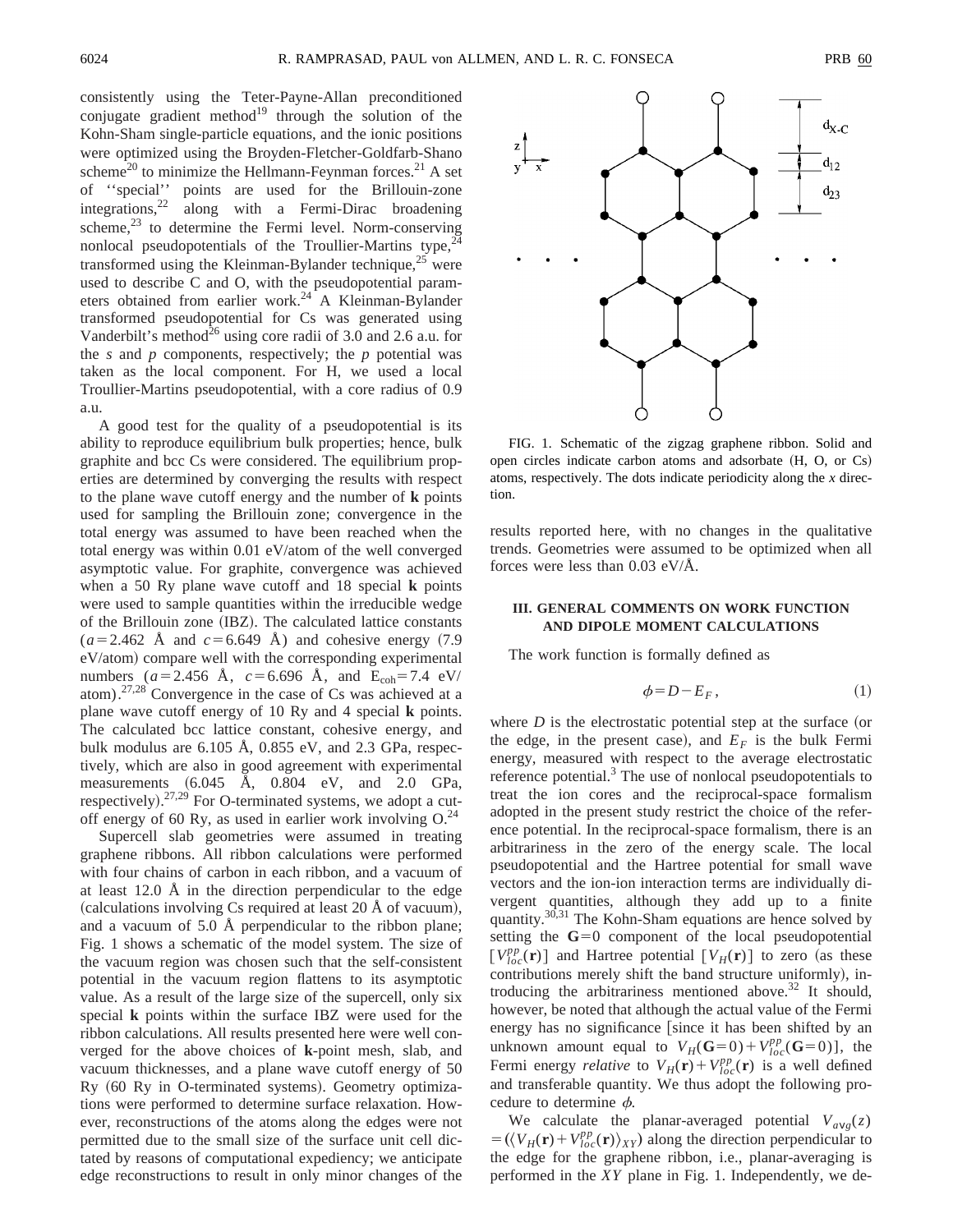

FIG. 2. Schematic of the planar-averaged potential  $V_{avg}(z)$  for bulk (dashed line) and surface (solid line).  $E_F$  is the Fermi energy of the bulk. The planar-averaged potential for the surface is shifted so that it matches with the bulk potential. The work function  $\phi$  for the surface is determined as the energy difference between the value of the (shifted) planar-averaged potential in the vacuum region and the bulk Fermi energy.

termine the same quantity (along the same direction) for an edgeless graphene sheet. We found that the former quantity in the interior regions of the ribbon is identical in shape to the latter (indicating bulklike behavior), although shifted by a constant amount. By matching up the two quantities, and by knowing the bulk Fermi energy relative to the bulk  $V_{\alpha\nu\rho}(z)$ , we calculate the work function as the difference between the surface  $V_{avg}(z)$  in the vacuum region and the bulk Fermi energy.<sup>7,33</sup> We illustrate this schematically in Fig. 2.

We now comment on how  $\phi$  can be intuitively partitioned into physically understandable components. For simplicity, let us ignore the relaxation of the surface ionic cores, which have been shown earlier to change  $\phi$  negligibly.<sup>33</sup> Creation of a surface has two major implications: the first is a simple truncation of the material at the surface plane, and the second is the spill over into the vacuum region (or the self-consistent rearrangement) of electrons into the vacuum to minimize their kinetic energy. To be consistent with these ideas, let us decompose the electrostatic potential step *D* into two components, one purely a dipole effect due to the spill over of the electronic charge density into the vacuum region (say  $D_1$ ), and the other due to the potential step in a ''reference'' system where there is no spill-over or rearrangement of charge (say  $D_2$ ). The reference surface is composed of atoms with their electron densities frozen at their bulk values (i.e., bulk truncation for the ionic *and* electronic degrees of freedom, and the truncation is assumed to be performed exactly *between* adjacent planes). Figure 3 shows a schematic of the planar-averaged electronic charge density for both the hypothetical reference system and the self-consistent situation. The work function can then be written as

$$
\phi = D_1 + (D_2 - E_F). \tag{2}
$$

 $(D_2-E_F)$  is purely an anisotropic material property, essentially a measure of the strength of the potential that binds an electron to the material (in other words, the electron affinity) and  $D_1$  is a surface property that depends on the the spill over of electronic charge at the surface, and can change with the type of adsorbate on the surface, depending on how the adsorbate affects the surface dipole moment. Thus, changes in the work function of a surface due to various adsorbates are brought about by changes in  $D_1$  *alone*. It should be noted



FIG. 3. Schematic of the planar-averaged electronic charge density for the reference system (solid line) and for the self-consistent situation (dashed line). Vertical dotted lines indicate surface truncation planes, and solid circles represent the location of the atom planes.

that our choice of the reference system yields orientationdependent work functions, in contrast to other model systems composed of a superposition of atomic charge densities or bulk Wigner-Seitz unit cells used earlier.<sup>33,34</sup>

The exact relationship between  $D_1$  (or  $\phi$ ) and the surface dipole moment can be seen to be a linear one by the following derivation. Consider a model slab system, whose surface is perpendicular to the *z* axis, filling the half-space  $z \le 0$ . Let  $\rho(x, y, z)$  be the deformation charge density, i.e., the difference between the charge density of the reference system with no charge spill over (where the surface or edge atom charge densities are identical to the bulk charge density) and the self-consistent charge density.  $\rho(x, y, z)$  thus represents the redistribution of the charge density due to the creation of the surface or edge. The *XY* plane-averaged potential,  $\bar{v}(z)$ , induced by the dipole layer and the *XY* plane-averaged density,  $\overline{\rho}(z)$ , are related by Poisson's equation:

$$
\frac{\partial^2}{\partial z^2}\overline{v}(z) = -4\pi\overline{\rho}(z),\tag{3}
$$

where

$$
\overline{v}(z) = \frac{1}{A} \int \int v(x, y, z) dx dy;
$$
 (4)

where *A* is the area of the surface unit cell,  $v(x, y, z)$  is the potential induced due to the spill over, and the integrations are performed within the surface unit cell; a similar relationship holds for  $\bar{\rho}(z)$ . The solution of the above Poisson's equation with the boundary conditions given by vanishing potential and electric field at  $z = +\infty$  is

$$
\overline{v}(z) = -4\pi \int_{z}^{\infty} dz' z' \overline{\rho}(z') + 4\pi z \int_{z}^{\infty} dz' \overline{\rho}(z').
$$
 (5)

Since  $D_1$  is given by  $\overline{v}(\infty) - \overline{v}(-\infty)$ , the work function can be written as

$$
\phi = 4\pi \int_{-\infty}^{\infty} dz' z' \overline{\rho}(z') + (D_2 - E_F) = 4\pi \mu / A + (D_2 - E_F),
$$
\n(6)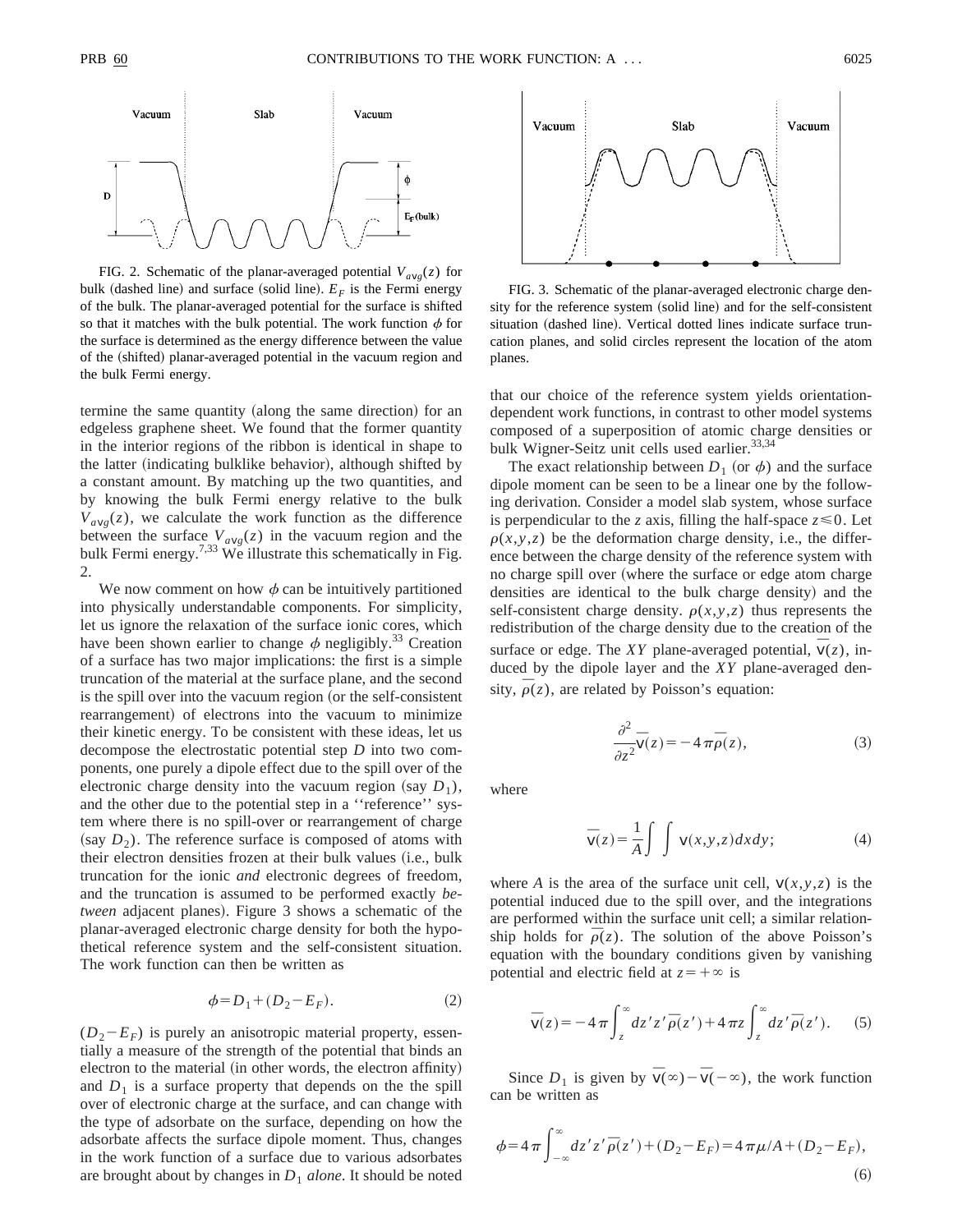TABLE I. Selected geometric parameters, work functions (in  $eV$ ) and edge dipole moments per unit surface area  $A$  (in  $eV$ ) for the four-chain graphene ribbon for various cases of termination; see Fig. 1 for a description of geometric symbols.

|                  | $d_{12}$ | $d_{23}$ | $d_{X-C}$ |      | $\mu/A$ |
|------------------|----------|----------|-----------|------|---------|
| Clean            | 0.630    | 2.170    |           | 6.30 | 0.382   |
| H-terminated     | 0.680    | 2.146    | 1.102     | 3.31 | 0.142   |
| O-terminated     | 0.775    | 2.129    | 1.249     | 7.29 | 0.458   |
| Cs-terminated    | 0.685    | 2.154    | 3.390     | 2.55 | 0.081   |
| Unrelaxed, clean | 0.719    | 2.130    |           | 6.34 | 0.383   |
| Reference system | 0.719    | 2.130    |           | 1.40 | 0.000   |

where we have assumed that the asymptotic form for the second integral of Eq. (5) is  $1/z^{1+\epsilon} (\epsilon > 0)$  for  $z \rightarrow -\infty$ , and the dipole moment for the surface unit cell along the *z* direction,  $\mu$ , is defined as

$$
\mu = \int_{-\infty}^{\infty} \int_{y} \int_{x} dx' dy' dz' z' \rho(x', y', z'), \tag{7}
$$

where the *x* and *y* integrations are performed within the surface unit cell. We thus see that the work function varies linearly with the dipole moment per unit area, with the slope being  $4\pi$ , and the intercept being  $D_2-E_F$ . Therefore, an electron attempting to escape from a material has to surmount two barriers: a surface barrier (or the anisotropic electron affinity),  $D_2 - E_F$ , that binds the electron to the bulk, and a dipole barrier entirely due to the surface dipole moment caused by the spill-over of the electronic charge density into the vacuum region. As we will see in the next section, any adsorbate that tends to decrease the extent of electronic spill over into the vacuum will decrease the work function of the system in that direction.

#### **IV. RESULTS**

Figure 1 shows a schematic of the model ribbon systems considered, and Table I lists the results for the variously terminated geometry optimized four-chain zigzag graphene ribbons; geometric parameters other than the ones listed in Table I changed by less than a percent from the corresponding bulk values. For comparison, we also list the results for the unoptimized  $(C$  atoms fixed at their bulk positions) clean four-chain zigzag ribbon. In order to ascertain that the electronic structure of the systems considered here is in agreement with the earlier tight-binding calculation, $14$  we have calculated the band structure of the H-terminated graphene ribbon, which we show in Fig. 4. As in the earlier study,  $14$ we see a flat band close to the Fermi level close to the Brillouin zone boundaries; analysis of the charge density resulting from this band showed that the states responsible for the flat part of the band were localized at the edge atoms.

The work function perpendicular to the zigzag edge and the edge dipole moment per unit surface area are also listed in Table I. Interesting trends can be seen in the calculated work functions in Table I. The unpassivated, clean zigzag edge has a rather high work function of 6.3 eV. This value decreases drastically with H termination. O termination increases the work function and Cs termination decreases it to





FIG. 4. Band structure of H-passivated zigzag graphene ribbon. The energy values shown are relative to the Fermi energy, and the k points are in units of  $(2\pi/a)$ , where *a* is the periodic length along the ribbon edge.

an even lower value than with H-termination. In general, we see that the more electropositive an adsorbate, larger is the work function decrease, consistent with results reported in the literature.<sup>5–7</sup> Changes in the dipole moment with adsorbates follow the work function changes. Clearly, adsorbates that are more electropositive than the surface, because of their propensity to lose electrons, cause an attenuation of the electronic charge spill over, decreasing the dipole moment, whereas more electronegative adsorbates enhance the spill over for the opposite reason.

Table I also lists the dipole moments, which are calculated relative to a hypothetical reference system where there is no leakage of the charge density from the edge into the vacuum (designated as reference in Table I); as mentioned earlier in Sec. III, the reference ribbon is composed of atoms



FIG. 5. Linear correlation between the work function and the edge dipole moment per unit area (last two columns of Table I) of the zigzag graphene ribbon for various terminations. The edge dipole moment is relative to a reference system for which there is no leakage of the electronic charge density into the vacuum.